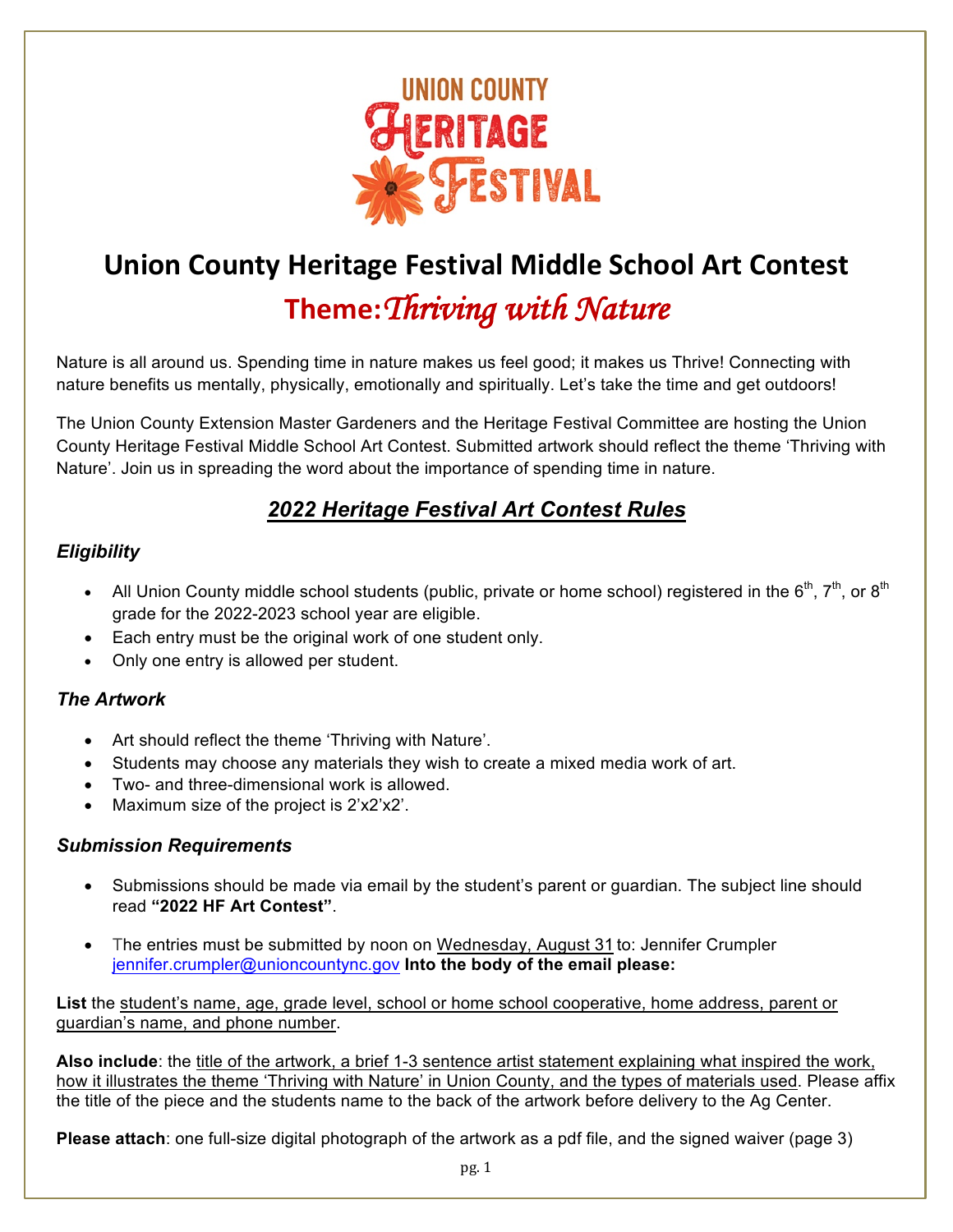#### *Delivery of Artwork*

• Artwork must be delivered to the Ag Center (3230 Presson Road, Monroe, NC 28112) on Friday September 9<sup>th</sup> between 2:00 and 6:00pm. All submitted artwork will be displayed at the Heritage Festival on September 17th.

#### *Selection of Winners*

- A panel on the Heritage Festival Committee will review all of the actual artwork after it is received and choose the top 3 entries. Submissions will be judged by creativity, artistic merit, and how well the theme Thriving with Nature is represented.
- The crowd favorite will be determined at the 2022 Heritage Festival by most votes earned by 1:00pm.
- The awards presentation will be held on Saturday, September 17, 2022 at 2:00pm at the Union County Heritage Festival.
- Artwork may be retrieved immediately after the festival, between 4-5pm. Artwork not retrieved at that time can be picked up Sunday, September  $18<sup>th</sup>$  between 12:00 and 3:00pm at the Ag Center.
- If student is not able to attend the award presentation on September 17th the gift card and Award Certificate will be mailed.

## *Prizes*

- 1<sup>st</sup> place will receive a \$100 gift card, 2<sup>nd</sup> place a \$50.00 gift card, 3<sup>rd</sup> place a \$25.00 gift card, and crowd favorite a \$25.00 gift card.
- The winning submissions will be posted on Facebook and on the Heritage Festival Website after the Festival, and included in a Press Release.

## *Important dates:*

**Wednesday, June 1:** Submissions accepted today through August 31

**Wednesday, August 31**: Deadline for initial emailed submissions

**Friday, September 9**: Delivery of actual artwork to Ag Center (2:00-6:00pm)

**Saturday, September 17:** 2:00pm Awards Ceremony at Heritage Festival

**Saturday, September 17:** 4:00-5:00pm Artwork can be taken home

**Sunday, September 18:** Pick up Artwork at Ag Center (12:00-3:00pm)

*Please direct questions to: Jennifer Crumpler, Union County Recycling Coordinator, 704-296-4213* jennifer.crumpler@unioncountync.gov.







Master Gardener | Union County **Volunteer Association** 

NC State University and N.C. A&T State University are collectively committed to positive action to secure equal opportunity and prohibit discrimination and harassment regardless of race, color, national origin, religion, political beliefs, family and marital status, sex, age, veteran status, sexual identity, sexual orientation, genetic information, or disability. NC State, N.C. A&T, U.S. Department of Agriculture, and local governments cooperating.